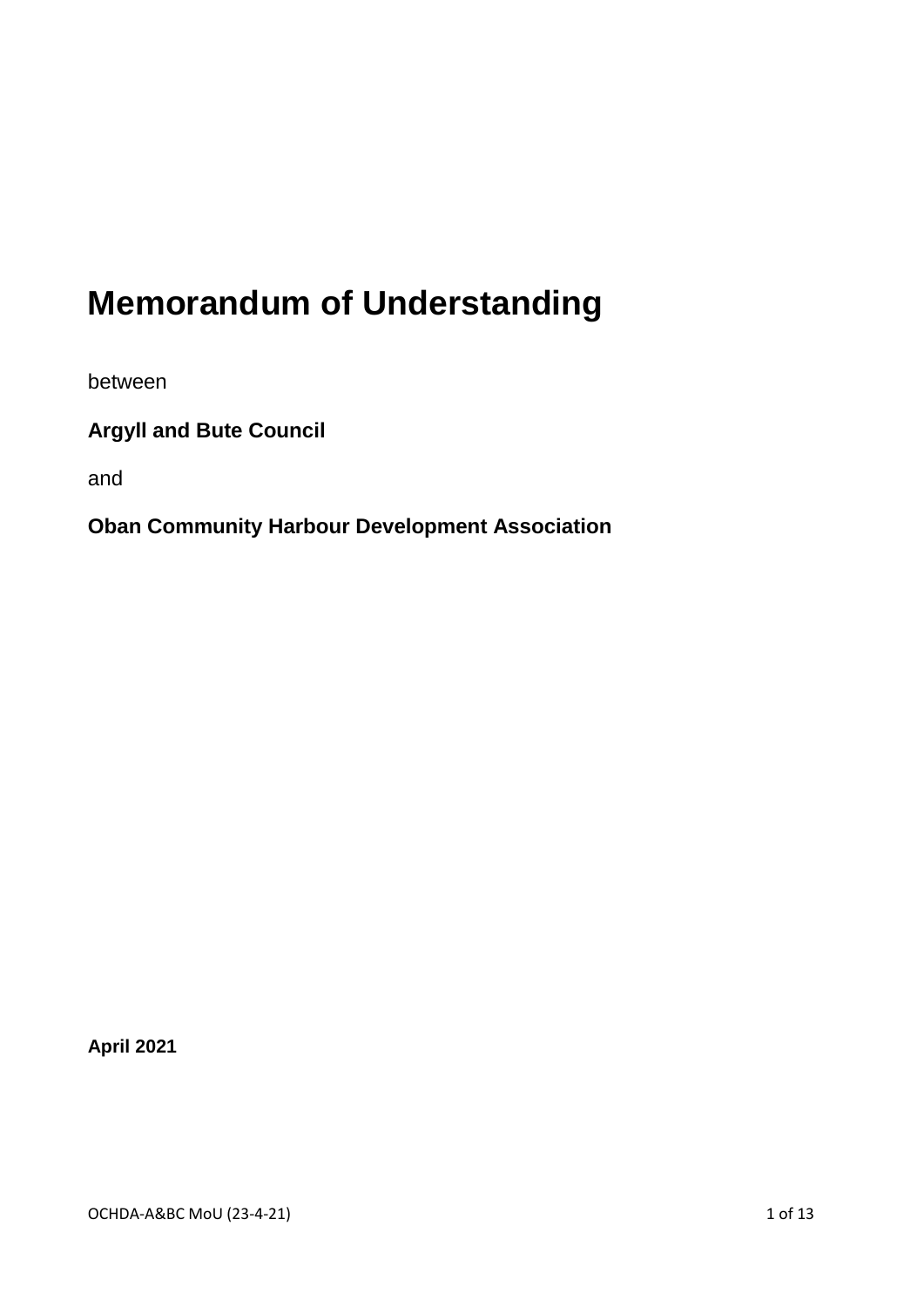# **Index**

|    | Parties                                      | 3  |
|----|----------------------------------------------|----|
|    | Purpose                                      | 3  |
|    | Definitions and acronyms                     | 3  |
|    |                                              |    |
| 1. | Objectives                                   | 6  |
| 2. | Significant milestones                       | 6  |
| 3. | Background                                   | 7  |
| 4. | Progress to date and steps still outstanding | 8  |
| 5. | Partnership commitments and understanding    | 9  |
| 6. | Coordination and monitoring                  | 10 |
| 7. | Communication and confidentiality            | 10 |
| 8. | Duration and termination                     | 10 |
| 9. | <b>Best Endeavours</b>                       | 10 |
| 10 | Governing Law                                | 11 |
|    |                                              |    |

## **Schedules**

|  | Key project deliverables, responsibilities and target dates |  |
|--|-------------------------------------------------------------|--|
|--|-------------------------------------------------------------|--|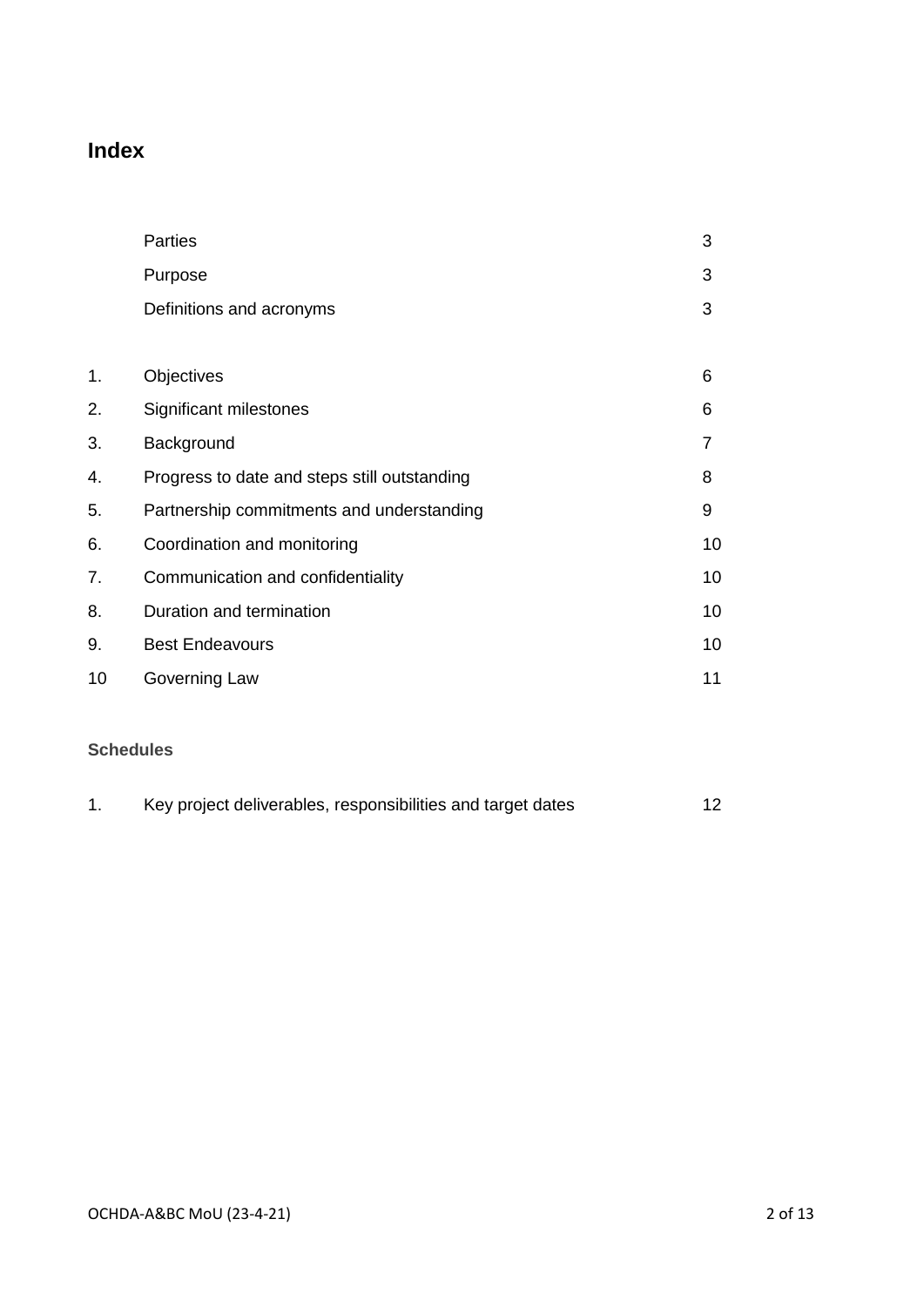### **Memorandum of Understanding**

Between:

1. Argyll and Bute Council (the "**Council**") a Local Authority incorporated under the Local Government etc. (Scotland) Act 1994 and having its principal place of business at Kilmory, Lochgilphead, PA31 8RT

#### and

2. Oban Community Harbour Association (**OCHDA**), a community group established to facilitate the development of a Trust Port for Oban.

#### **Purpose:**

To set out the commitments of both parties to engage constructively with one another in respect of the establishment of a Trust Port for Oban; and to provide clarity on the roles and responsibilities of both parties in relation to that subject.

#### **Definitions and acronyms:**

| <b>ATON</b>           | Aids to Navigation; any sort of mechanical, physical or electrical signal, marker<br>or guidance equipment which aids navigation                                                                                                                                                                                                                                                                                 |
|-----------------------|------------------------------------------------------------------------------------------------------------------------------------------------------------------------------------------------------------------------------------------------------------------------------------------------------------------------------------------------------------------------------------------------------------------|
| <b>BoT</b>            | Board of Trustees; the collective group of independent individuals who man-<br>age the assets of the harbour trust for the benefit of stakeholders.                                                                                                                                                                                                                                                              |
| <b>CFL</b>            | CalMac Ferries Limited, also known as Caledonian MacBrayne or CalMac, is a<br>wholly-owned subsidiary of David MacBrayne Ltd, which is wholly owned by<br>Scottish Ministers. It is the largest single user (in terms of Gross Tonnage) of<br>Oban Harbour.                                                                                                                                                      |
| <b>CMAL</b>           | Caledonian Maritime Assets Limited, formerly Caledonian MacBrayne Ltd<br>owner of the vessels and piers which it leases to the operator of the Clyde &<br>Hebrides Ferry services (currently CFL). CMAL is also wholly owned by Scot-<br>tish Ministers but is entirely separate from CFL. Although they have the same<br>shareholder, each has its own Board and their relationship is solely contrac-<br>tual. |
| Conservancy<br>Charge | A fee levied on vessels using a Harbour which contributes to specific elements<br>of the Harbour running costs, mostly concerned with safety and management<br>of vessel movements. The charge is in addition to Berthing Charges, and ves-<br>sels are charged according to their Gross Tonnage.                                                                                                                |
| Council               | Argyll and Bute Council, a Local Authority incorporated under the Local Gov-<br>ernment etc. (Scotland) Act 1994 and having its principal place of business at<br>Kilmory, Lochgilphead, PA31 8RT                                                                                                                                                                                                                |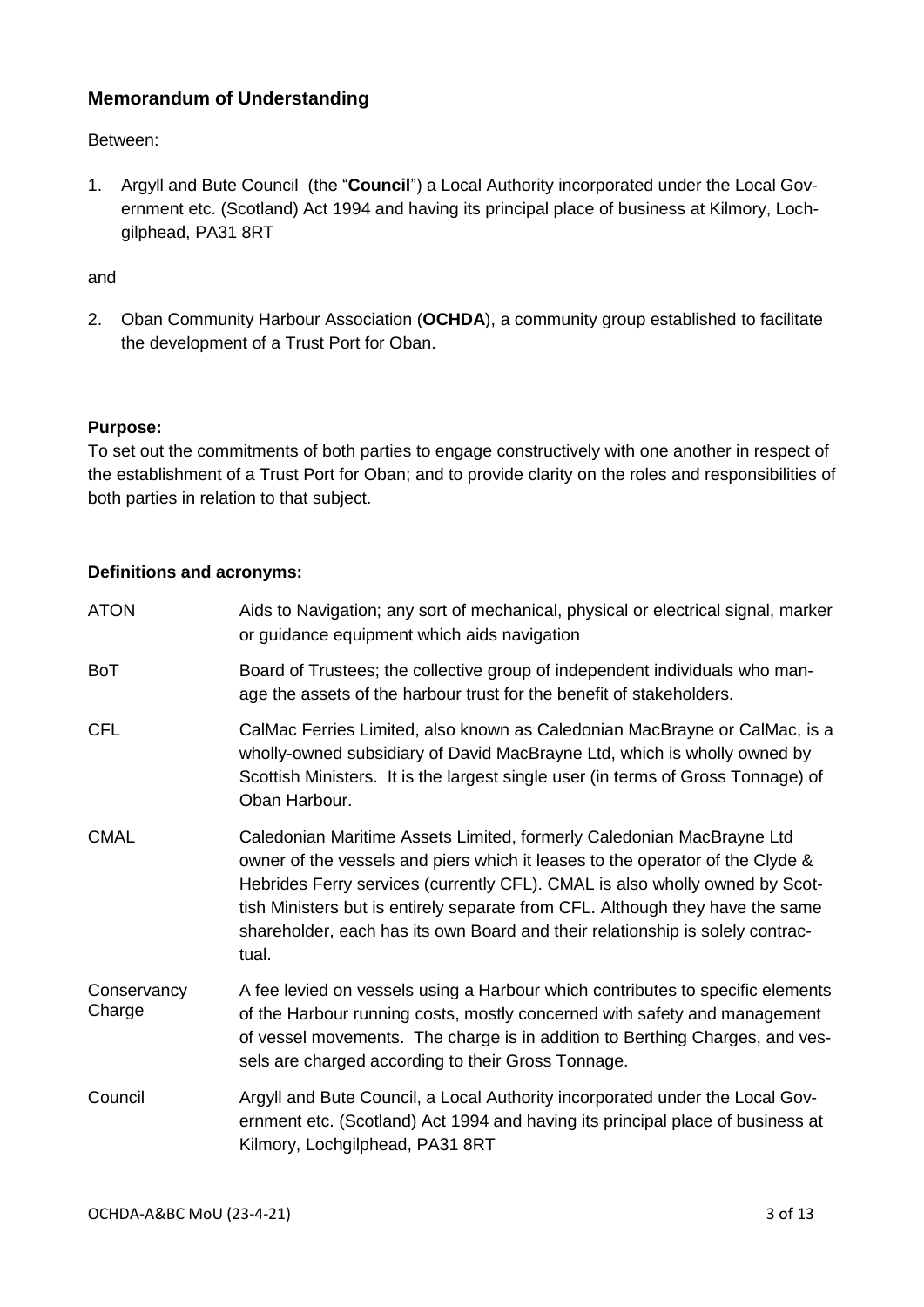**Designated** Person Each Harbour Authority must appoint an individual as the Designated Person to provide independent assurance directly to the duty holder that the MSMS, for which the duty holder is responsible, is working effectively. Their main responsibility is to determine, through assessment and audit, the effectiveness of the MSMS in ensuring compliance with the PMSC. Duty Holder The Duty Holder has the responsibility for ensuring that Argyll and Bute Council's duties and powers as a Harbour Authority are met. The Argyll and Bute Harbour Board has assigned the post of Duty Holder to the Chief Executive of Argyll and Bute Council. The Duty Holder is responsible for ensuring compliance with the Port Marine Safety Code and Harbour Authority performance in ensuring safe marine operations. Harbour A harbour is defined by the Harbours Act 1964 (HA 1964) as any natural or artificial harbour, any port, haven, estuary, tidal or other river or inland waterway navigated by sea-going ships. It also includes docks and wharves. Harbour Authority A Harbour Authority is the organisation responsible for managing a port or harbour. Harbour Order Harbour Orders are a form of delegated legislation which either amends existing legislation or introduces new harbour legislation. They are made as a statutory instrument under the HA 1964 and confer powers on the SHA for the purpose of improving, maintaining or managing a harbour. HRO Harbour Revision Order. Orders under section 14 of the Harbours Act 1964 can be applied for by the harbour authority concerned in improving, maintaining or managing a harbour in the exercise and performance of statutory powers and duties, or by a person, or a body representing persons, having a substantial interest in the harbour. The order must be in the interests of the harbour and may be made for achieving all or any of the objects specified in Schedule 2 of the 1964 Act. An HRO can extend or modify existing statutory powers and/or authorise works. MSMS Marine Safety Management System, the means by which a Harbour Authority ensures the management and co-ordination of marine activities necessary for the effective facilitation of navigational safety and compliance with the Port Marine Safety Code. Municipal Port A port or harbour that is owned and operated by the Local Authority NLB Northern Lighthouse Board, the General Lighthouse Authority for Scotland and the Isle of Man. Their operational base is in Oban. Oban Bay Those waters lying to the south of a line from the north-west tip of Kerrera (Rubh 'a' Bhearnaig) to the north-west tip of Maiden Island and to the north of a line drawn east-west through Sgeirean Dubha light tower (Cutter Rock Beacon, Kerrera Sound).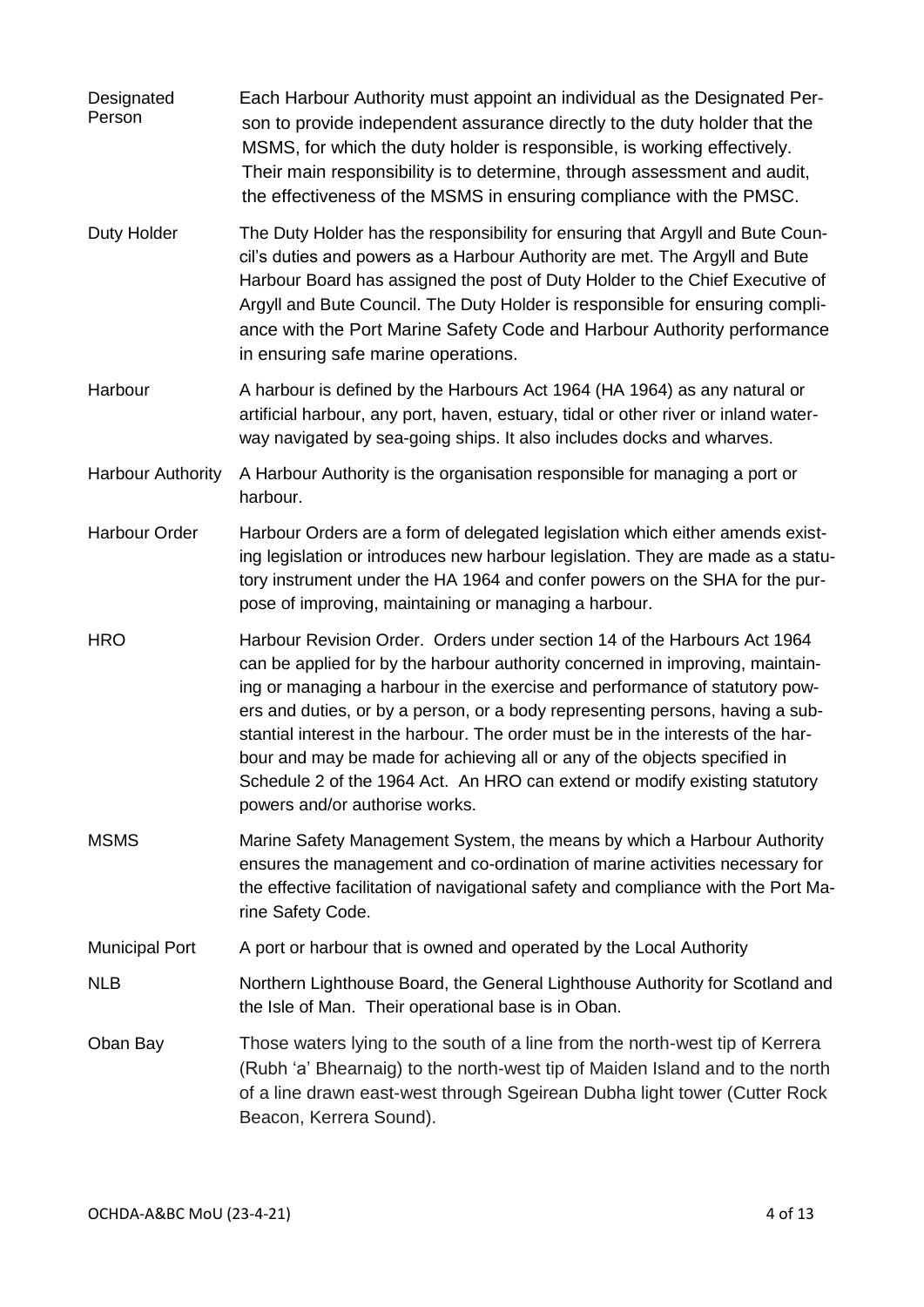| Oban Harbour          | That part of Oban Bay lying to the east of a line drawn between Dunollie<br>Light/Dog Stone to the north and the Brandystone to the south.                                                                                                                                                                                                                                                                                                                        |
|-----------------------|-------------------------------------------------------------------------------------------------------------------------------------------------------------------------------------------------------------------------------------------------------------------------------------------------------------------------------------------------------------------------------------------------------------------------------------------------------------------|
| <b>OBMG</b>           | Oban Bay Management Group, comprising representatives from the Council,<br>NLB, CMAL, CFL, OBSG and OCHDA                                                                                                                                                                                                                                                                                                                                                         |
| <b>OBSG</b>           | Oban Bay Stakeholders Group - open to all individuals and organisations with<br>an interest in Oban Bay                                                                                                                                                                                                                                                                                                                                                           |
| <b>OCHDA</b>          | Oban Community Harbour Association, a community group established to fa-<br>cilitate the development of a Trust Port for Oban.                                                                                                                                                                                                                                                                                                                                    |
| <b>OHDG</b>           | Oban Harbour Develop Group - now succeeded by the OBMG                                                                                                                                                                                                                                                                                                                                                                                                            |
| OLI                   | Oban Lorn and the Isles Area Committee                                                                                                                                                                                                                                                                                                                                                                                                                            |
| <b>PMSC</b>           | Port Marine Safety Code; this sets out a national standard for every aspect of<br>port marine safety. Its aim is to enhance safety for everyone who uses or<br>works in the UK port marine environment. It is endorsed by the UK Govern-<br>ment, the devolved administrations and representatives from across the mari-<br>time sector and, while the Code is not mandatory, these bodies have a strong<br>expectation that all harbour authorities will comply. |
| <b>SHA</b>            | Statutory Harbour Authority; Statutory Body responsible for the management<br>and running of a harbour. The powers and duties in relation to a harbour are<br>set out in local Acts of Parliament or a Harbour Order under the Harbours Act<br>1964.                                                                                                                                                                                                              |
| Transport<br>Scotland | Transport Scotland is the national transport agency for Scotland, responsible<br>for all devolved policy matters covering commercial, publicly owned and trust<br>ports, on behalf of Scottish Ministers. Their remit includes providing advice on<br>Harbour Orders made as Scottish Statutory Instruments under the 1964 Har-<br>bours Act.                                                                                                                     |
| <b>Trust Port</b>     | Trust Ports are independent statutory bodies, governed by their own local<br>legislation, which are run by independent boards who manage the assets of<br>the trust for the benefit of stakeholders.                                                                                                                                                                                                                                                              |
|                       | Trust Ports operate in a commercial environment with no direct public funding<br>and compete in the market with Private and Municipal Ports as well as other<br>Trust Ports. There are no shareholders or owners and profits are reinvested in<br>the port. They make significant contributions to both local, and in many cases,<br>the national economy.                                                                                                        |
|                       | Scottish Ministers, as a stakeholder, maintain an overview of performance and<br>may challenge where necessary, as all stakeholders are able to do.                                                                                                                                                                                                                                                                                                               |
| <b>VTS</b>            | Vessel Traffic Service; a marine traffic monitoring system established by har-<br>bour or port authorities which is designed to improve the safety and efficiency<br>of vessel traffic and protect the environment.                                                                                                                                                                                                                                               |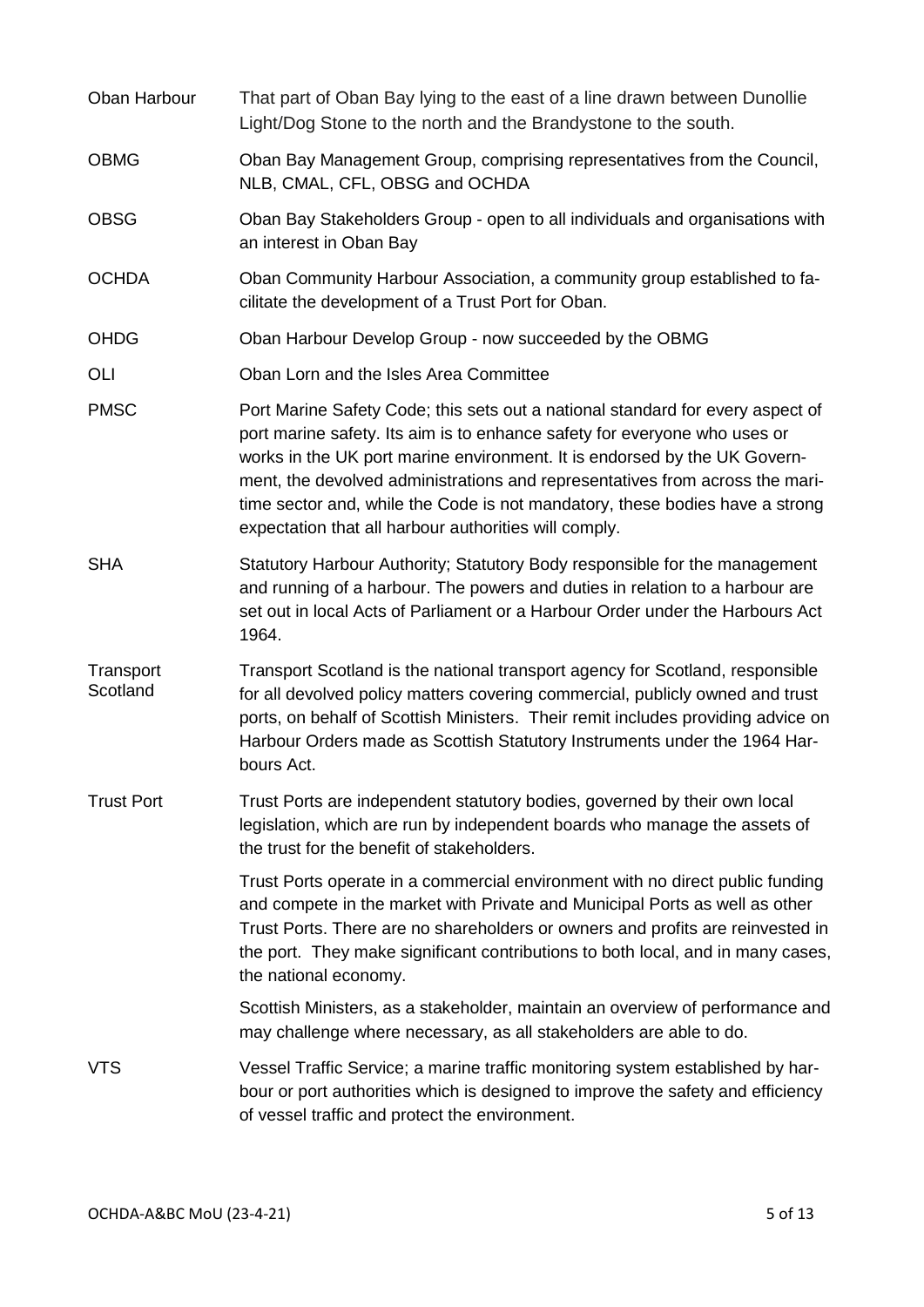#### 1. **Objective**

- 1.1. The objective of this Memorandum of Understanding is to outline the partnership between the Council and OCHDA in the development of an agreement relating to:
	- a) the transfer of the Council's historic Harbour Authority powers and responsibilities for Oban Harbour to the new Oban Harbour Authority;
	- b) the commercial lease of specified Council assets on the North Pier in Oban;
	- c) appropriate arrangements for staffing of leased Council assets, as above

all as agreed by the Argyll and Bute Harbour Board in December 2019.

#### 2. **Significant milestones**

2.1. In order to achieve the objective stated above a number of specific outputs and tasks to be completed. Schedule 1 to this MOU contains a detailed list of the individual tasks, identifies the party responsible for delivering each task and a target date for completion. Progress in regard to each output will be reported to monthly meetings between the joint Trust Port Project group of the Council, OCHDA and OBSG representatives (see later). Completion of these tasks will enable the following significant milestones to be achieved:

| $\mathbf{1}$   | Preparation of draft Business Plan for consideration by Council                                                                                     | <b>OCHDA</b>          |
|----------------|-----------------------------------------------------------------------------------------------------------------------------------------------------|-----------------------|
| $\overline{2}$ | <b>Revision of draft Business Plan</b>                                                                                                              | <b>OCHDA</b>          |
| 3              | Circulation of Business Plan to OBMG and relevant Council Commit-<br>tees for consultation                                                          | <b>Both</b>           |
| 4              | Completion of formal agreement between the Council and OCHDA                                                                                        | <b>Both</b>           |
| 5              | Circulation of proposed 'Protected Provisions' for inclusion in the Har-<br>bour Revision Order (HRO)                                               | <b>OCHDA</b>          |
| 6              | Completion of draft HRO for preliminary circulation to Argyll and Bute<br>Harbour Board, Transport Scotland, OBMG and significant Stake-<br>holders | <b>OCHDA</b>          |
| $\overline{7}$ | Submission of final HRO and Business Plan to Transport Scotland for<br>public consultation                                                          | <b>OCHDA</b>          |
| 8              | Approval of HRO by Minister                                                                                                                         | Transport<br>Scotland |
| 9              | Transfer of powers and commencement of commercial lease                                                                                             | <b>Both</b>           |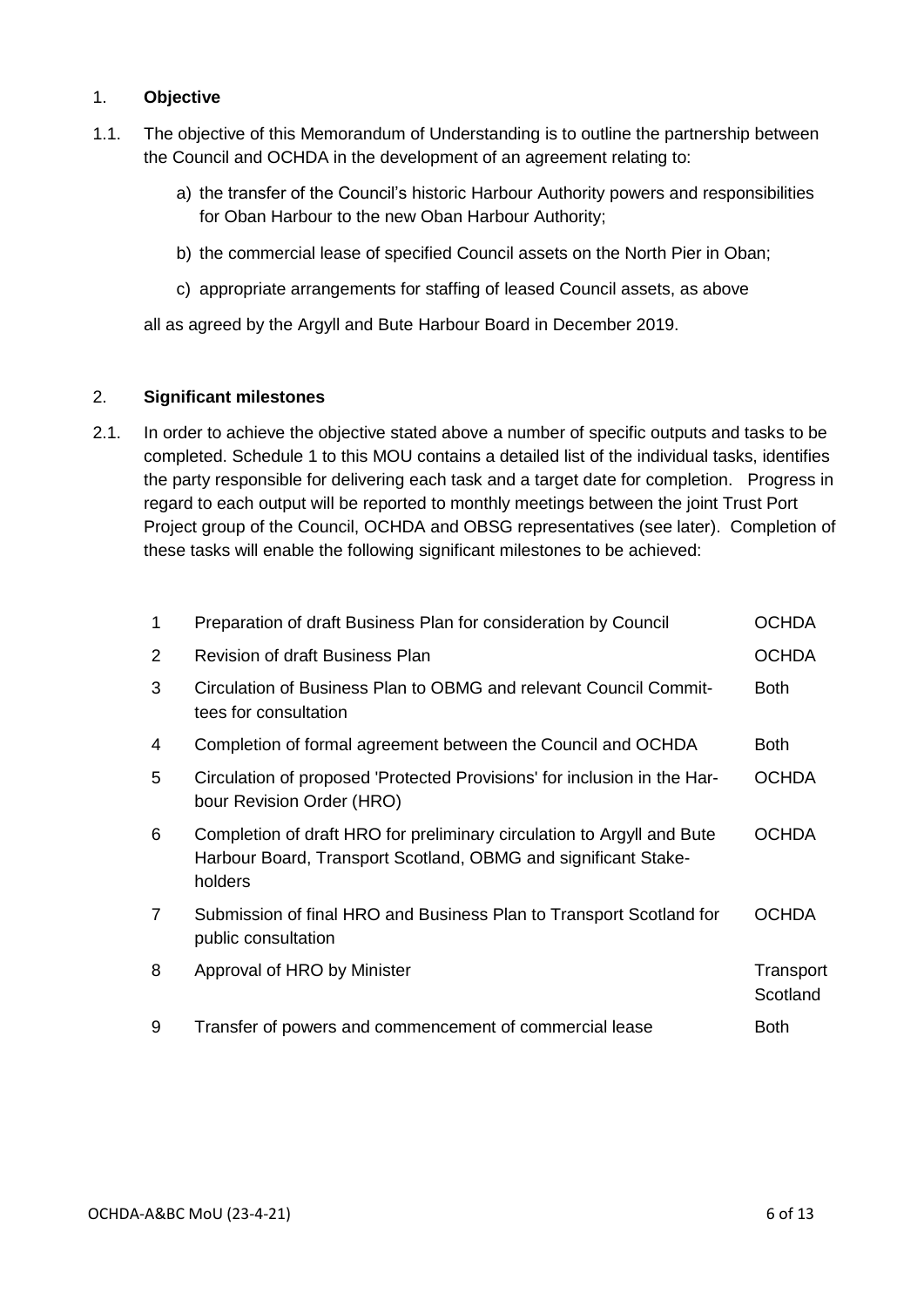#### 3. **Background**

- 3.1. Oban Harbour is a busy working port on the west coast of Scotland. It is the principal port for CalMac Ferries Ltd (CFL), the operational base for the Northern Lighthouse Board (NLB), home to a significant fishing fleet and an increasingly popular destination for both leisure sailors and cruise ships. It also supports a range of commercial marine users and serves as an important transport hub for Argyll and the Islands.
- 3.2. The Council is one of two Statutory Harbour Authorities (SHA) within the Harbour, their Harbourmaster being based at the North Pier which is owned by the Council. They are currently the lead provider of marine safety and related services for the Harbour. The second SHA is Caledonian Maritime Assets Ltd (CMAL) who are responsible for the waters immediately off the Railway Pier.
- 3.3. In recent years there has been a significant increase in the size and quantity of vessels using the Bay. Associated with this has been an increase in both reported incidents and near misses. The existing arrangements for the management of Oban Bay and its approaches, with multiple organisations having different responsibilities, can lead to confusion for users with no organisation in sole control of either the Bay or the Harbour.
- 3.4. All stakeholders agree that there is a need for a single SHA to manage Oban Bay and its approaches as this will remove any ambiguity and will result in benefits for all users of the Bay. The Maritime & Coastguard Agency (MCA) has repeatedly advised that time is of the essence and that progress needs to be made as quickly as possible.
- 3.5. In October 2003 the Council's Oban, Lorn and the Isles (OLI) Area Committee received a paper from the then Head of Legal Services relating to the creation of a Harbour Trust to operate all harbour installations and facilities within Oban Bay. Development and Infrastructure Services were tasked with assessing the viability of this and, it is understood, advised in 2004 that it would be too expensive a project for the Council to take on<sup>1</sup>.
- 3.6. The Oban Harbour Development Group (OHDG) was established in 2008 to oversee longterm planning for future arrangements for the management of Oban Bay. The group was initially led by the Council with CMAL and the NLB also taking part. At that time the preferred option for the future management of the Harbour was the formation of a Trust Port for Oban.
- 3.7. By 2011, following an initial risk assessment that was carried out by the OHDG, it was agreed that a formal assessment and option appraisal was necessary. Fisher Associates were commissioned to complete this appraisal and reported to the OBDG in 2014. Initially a total of seven possible management options were identified. Subsequent discussions reduced this to three.
- 3.8. In January 2016 the Argyll and Bute Harbour Board received a presentation regarding the need for, and the options regarding, the establishment of a single SHA for the waters of Oban Bay and its approaches. Subsequent reports ( March 2017, January 2018, September 2018, March 2019, December 2019, March 2020, December 2020 and March 2021) also relate to this matter.

1

<sup>&</sup>lt;sup>1</sup> The 2004 decision is based on a *pers comm* from OLI Councillors but has not yet been verified from the Council Archives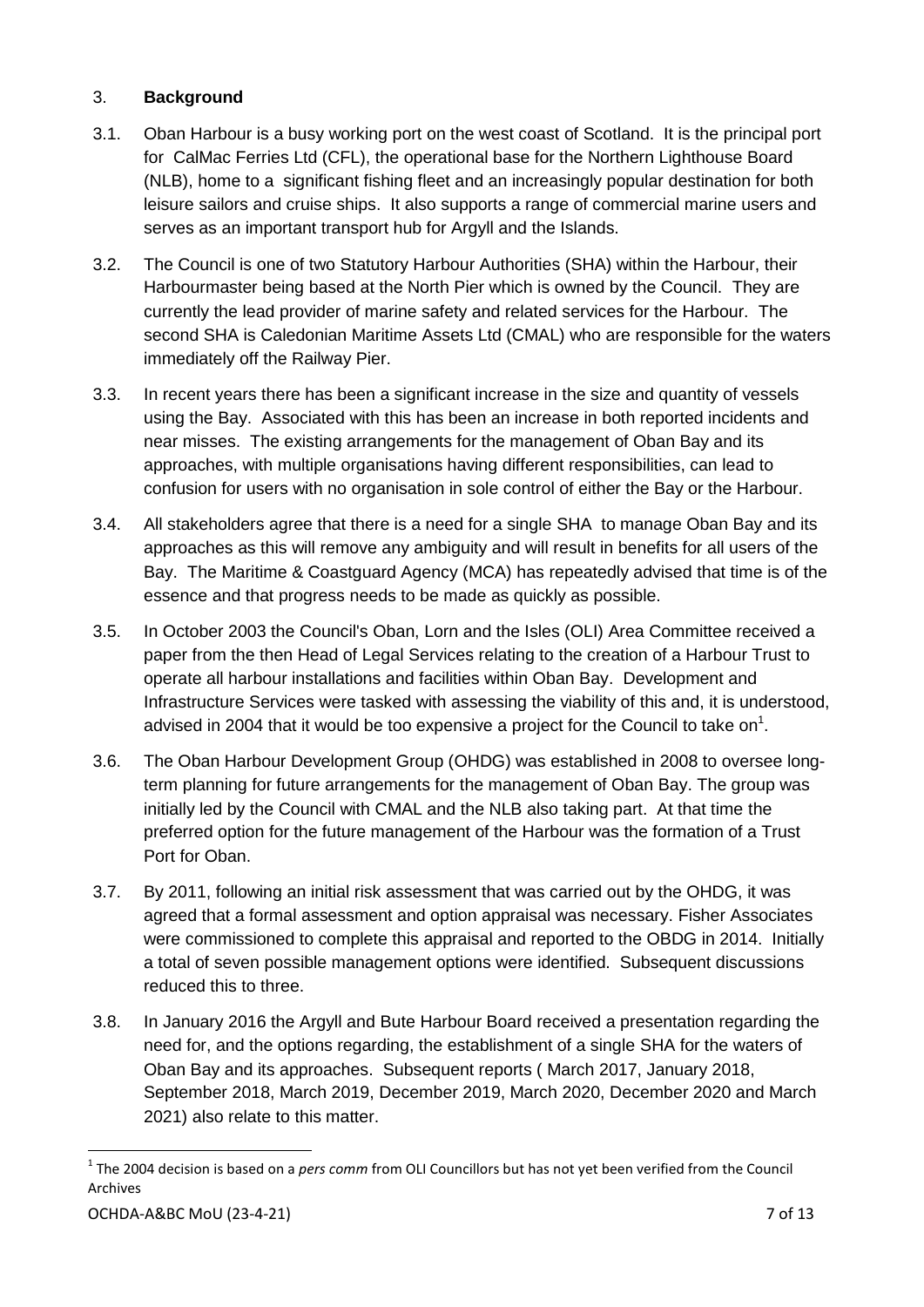- 3.9. The three principal options put forward in 2016 were that:
	- 1. The Council should take responsibility for becoming the new Harbour Authority for Oban by forming a Municipal Port;
	- 2. The new Harbour Authority should be run by CMAL, a Private Port; or,
	- 3. the new Harbour Authority should be run by an independent body, a Trust Port.

At that time it was acknowledged that the 'do nothing' option was not tenable.

- 3.10. In 2018 the Council indicated to both the OBMG (by then the successor to the OHDG) and other stakeholders that it was not willing to create a Municipal Port that would take responsibility for the management of the waters of Oban Bay. An extensive public consultation exercise also confirmed that there was significant opposition to the new Harbour Authority being run by CMAL.
- 3.11. All members of the OBMG have publicly stated that a Trust Port for Oban is their preferred option. It was therefore agreed that work should progress, between Argyll and Bute Council and OCHDA, on behalf of the OBMG and stakeholders, to explore the possible development of a Trust Port.
- 3.12. Following a meeting of representatives from OCHDA and OBSG with the Chair of OLI, the Council Chief Executive and Head of Service in November 2019, the Argyll and Bute Harbour Board instructed Officers to draw up an MOU with OCHDA to guide this work. The instruction was issued in December 2019 and this is the resultant document.

#### 4. **Progress to date and steps still outstanding**

- 4.1. OCHDA have identified that the key steps in developing a Trust Port for Oban are:
	- a) establishing the limits of the proposed Harbour Authority's area;
	- b) identifying the resources and infrastructure required to manage those waters;
	- c) obtaining agreement that the necessary powers and infrastructure will be available to the Trust Port;
	- d) establishing the commercial viability and sustainability of the proposed arrangements;
	- e) the establishment of a Board of Trustees (BoT) to oversee the future Trust Port; and, finally,
	- f) the submission of a HRO to the Scottish Government.
- 4.2. OCHDA has successfully completed a public consultation regarding the limits of the new harbour authority and has reported on this to the OBMG. It has identified the necessary resources and infrastructure required to manage the waters of the Bay, and has prepared the necessary job descriptions and recruitment strategies for the recruitment of a BoT. Legal advisors have been appointed and a draft HRO has been prepared.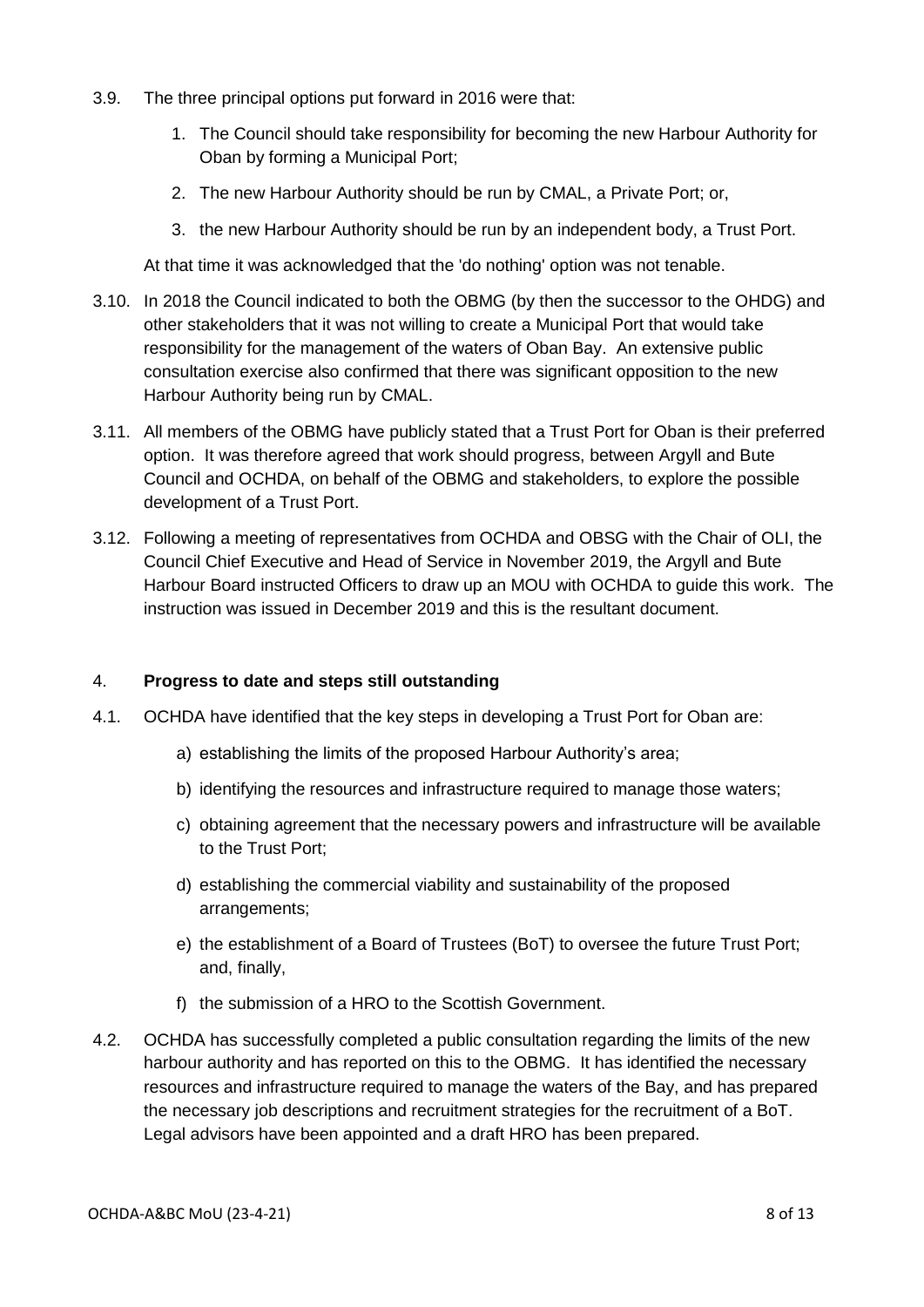- 4.3. There are outstanding tasks relating to establishing the financial viability of the Trust Port, the process for transfer of powers from the Council and negotiating a commercial lease for the identified assets at the North Pier. All of these items require input from the Council.
- 4.4. To progress the project and assess the viability of the Trust Port a number of steps are required which require the Council and OCHDA to work closely together. This Memorandum of Understanding outlines those steps and indicates responsibility within the partnership for the completion of specific key tasks which are listed in Schedule 1.

#### 5. **Partnership commitments and understanding**

- 5.1. Once the financial sustainability and viability of a Trust Port in Oban has been demonstrated, both parties agree that:
	- a) Council Officers will recommend to the relevant committee(s) that the Council should transfer their statutory powers and responsibilities relating to Oban Bay and Harbour to the new Trust Port;
	- b) the transfer of these powers will be accompanied by a commercial lease relating to the North Pier, the pontoons, the harbour buildings and associated assets.
- 5.2. Both parties recognise that the final decision over the approval of the proposed Trust Port rests with Scottish Ministers. The date of the approval, if granted, will become the date on which powers are transferred and the new Oban Harbour Authority is established.
- 5.3. For the specific purposes of this project:
	- c) OCHDA agrees that they will not discuss future staffing arrangements for the Trust Port with staff currently employed by the Council to run the North Pier and associated assets;
	- d) Both parties recognise that as a consequence of the funding package which delivered the North Pier projects the Council is committed to financial liabilities including loan repayments and external grant conditions.
- 5.4. Furthermore, the Council commit to:
	- e) Providing assistance to OCHDA by way of its Community Development team who are the point of contact for community groups wishing to engage with the Council;
	- f) Providing any such information as is reasonably practical from its Marine team about the operational management and costs of the Council's marine assets in Oban;
	- g) Providing the necessary administrative support to provide draft minutes/action notes of any meetings between the Council and OCHDA, and the timely circulation of same.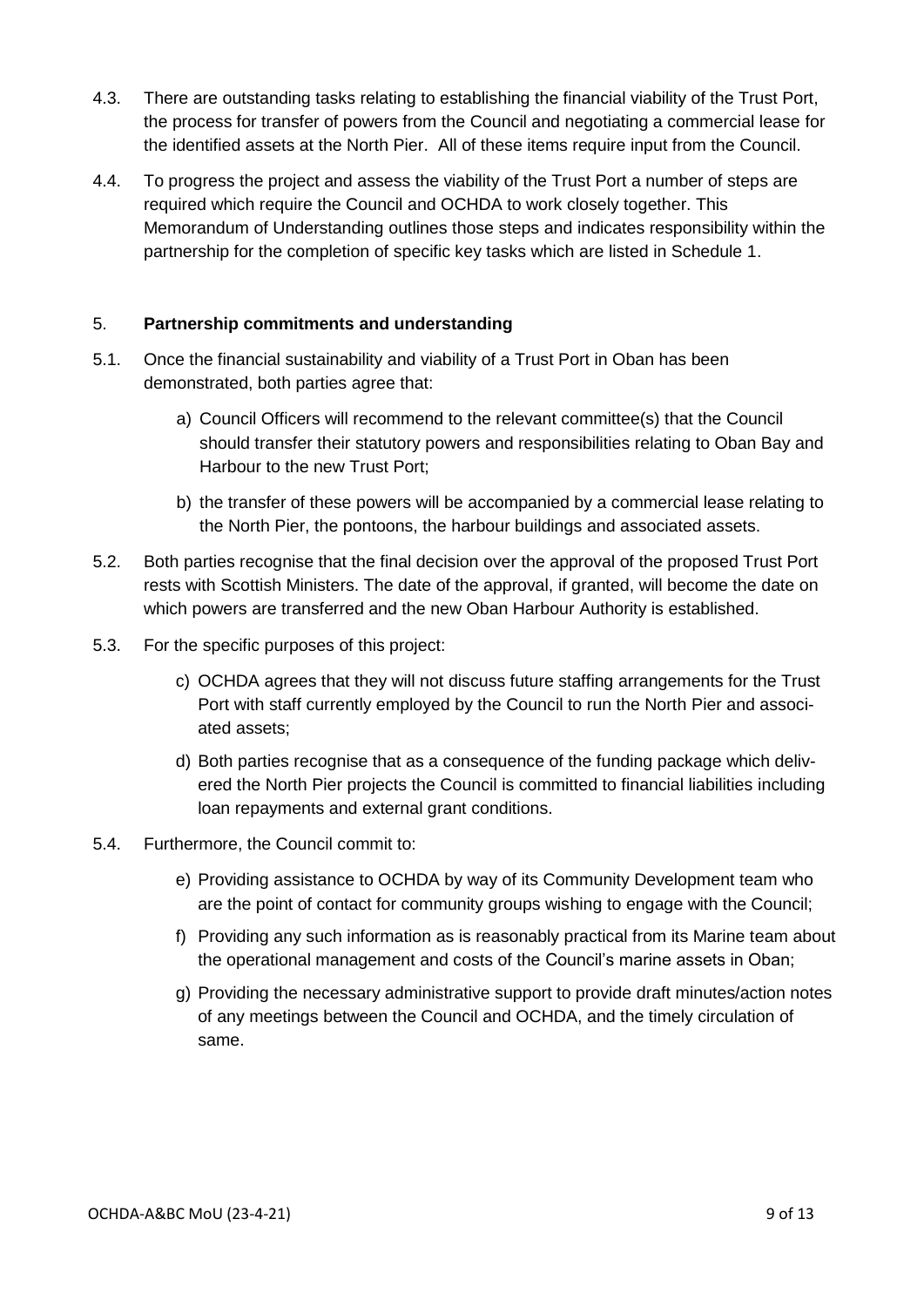#### 6. **Coordination and monitoring**

6.1. A project management group comprising Kirsty Flanagan and Jim Smith from the Council, Ross Wilson (OCHDA) and Tony Bennett (OBSG) will have monthly meetings to ensure that work progresses as expected. Concerns re slippage will be communicated as a matter of urgency among all members of the group. The Chairs of the Argyll and Bute Harbour Board and OLI Area Committee will be copied in to the correspondence relating to these meetings; they will also be able to sit-in on these meetings at their discretion.

#### 7. **Communication and confidentiality**

- 7.1. Communication regarding the items listed in Schedule 1 will be between Jim Smith and David Rennie of the Council and Ross Wilson (OCHDA) and Tony Bennett (OBSG), with Kirsty Flanagan (Council) copied in.
- 7.2. Where matters are discussed verbally an agreed written summary will be made and distributed among all members of the project group.
- 7.3. The progress of this project shall be reported to the OBMG, the OLI Area Committee and the Argyll and Bute Harbour Board.
- 7.4. Each party agrees to share any public announcement, press release or similar with the other prior to it being issued.
- 7.5. All communication will be assumed not to be confidential unless expressly marked otherwise.

#### 8. **Duration and Termination**

- 8.1. The validity of this MOU will cease upon the HRO being granted by the Scottish Government.
- 8.2. This MOU may be terminated without completion of the project with the agreement of both the Council and OCHDA.

#### 9. **Best Endeavours**

9.1. The Council and OCHDA each confirm that it is their intention to use their best endeavours to promote the best interests of the Trust Port; both parties shall also act in good faith towards each other in order to promote the success of the project.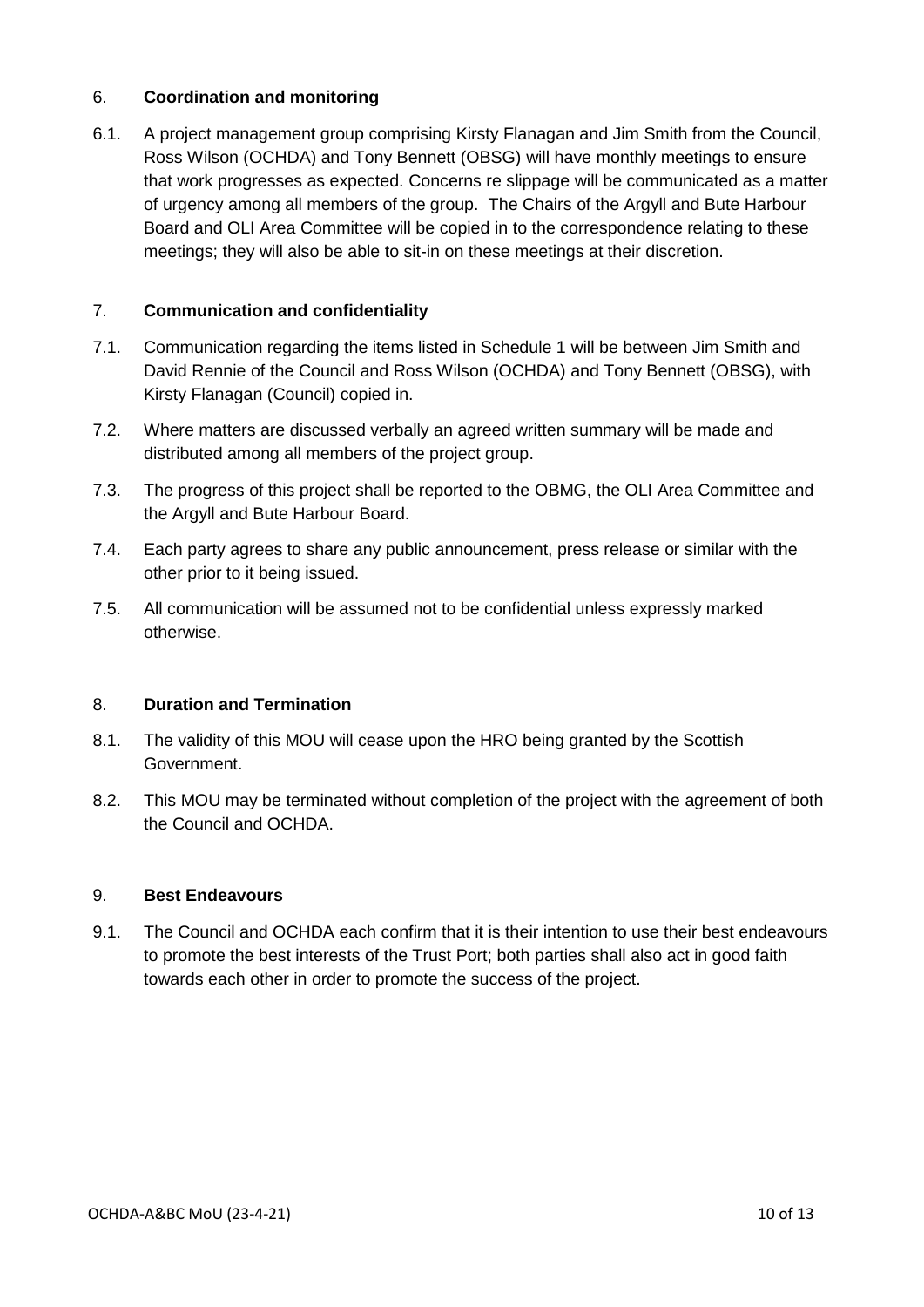#### 10. **Governing Law**

10.1. The parties irrevocably agree that the courts of Scotland have exclusive jurisdiction to settle any dispute or claim that arises out of or in connection with this agreement. In witness whereof these presents on this and preceding (10) pages together with the Schedule annexed as relative hereto are executed as follows:

| Subscribed for and on behalf of Council |                  |
|-----------------------------------------|------------------|
| At                                      |                  |
| On                                      |                  |
| By                                      |                  |
| <b>Before</b>                           |                  |
|                                         | Witness          |
|                                         | <b>Full Name</b> |
|                                         | <b>Address</b>   |
|                                         |                  |
|                                         | Occupation       |
|                                         |                  |
|                                         |                  |
| Subscribed for and on behalf of OCHDA   |                  |
|                                         |                  |
| at                                      |                  |
| on                                      |                  |
| by                                      |                  |
| before                                  |                  |
|                                         | Witness          |
|                                         | <b>Full Name</b> |
|                                         | <b>Address</b>   |
|                                         |                  |
|                                         | Occupation       |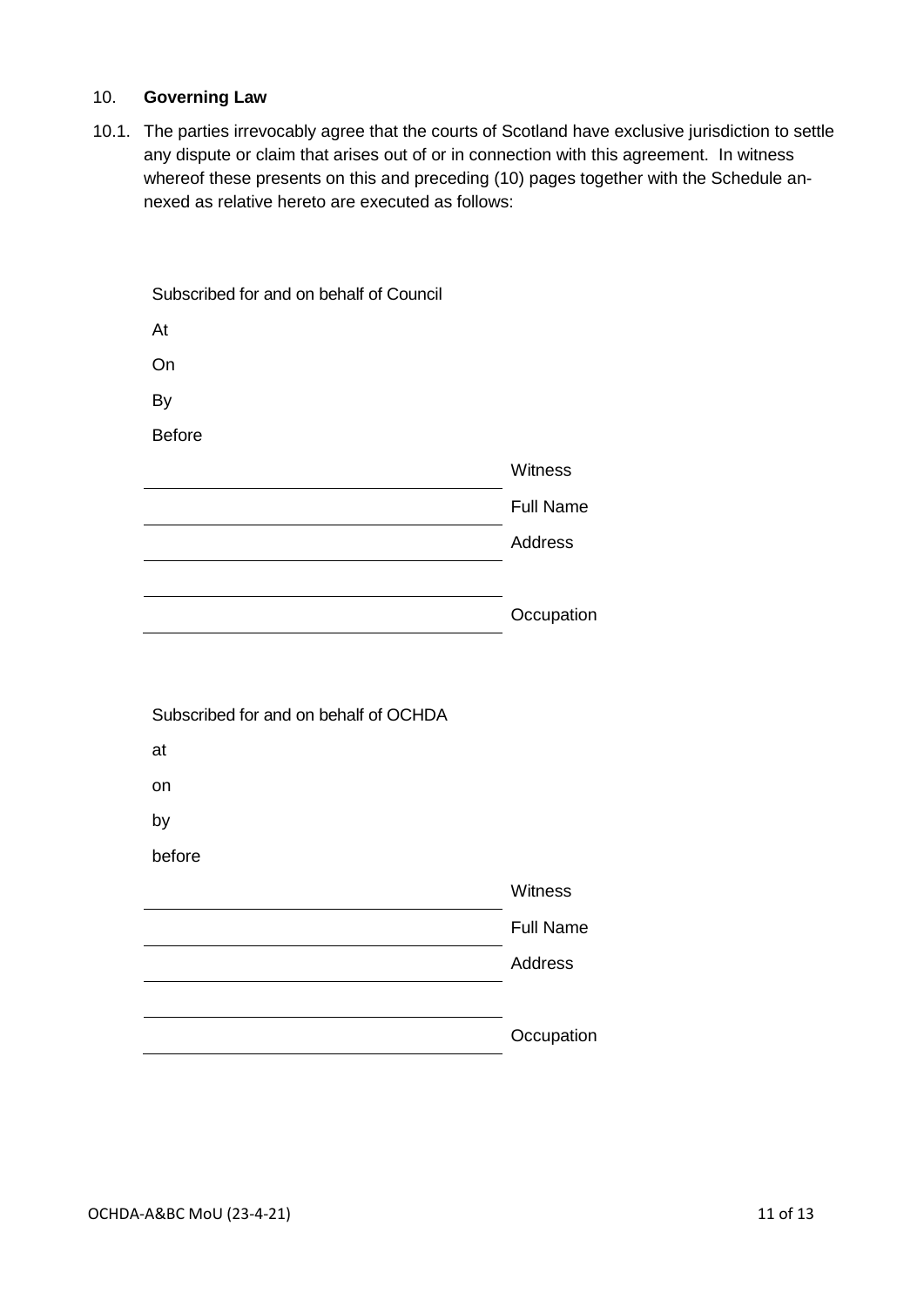# **Schedule 1 Key project deliverables, responsibilities and target dates**

| <b>Financial</b> |                                                                                                                                                                                                                |              | <b>Target</b> |
|------------------|----------------------------------------------------------------------------------------------------------------------------------------------------------------------------------------------------------------|--------------|---------------|
| F <sub>1</sub>   | Up to date, accurate accounts for the three Council owned assets at the North Pier (Harbour Office, pontoons<br>and the pier itself)                                                                           | <b>ABC</b>   | 30/4          |
| F <sub>2</sub>   | Breakdown and explanation of North Pier expenditure classifications                                                                                                                                            | <b>ABC</b>   | 30/4          |
| F <sub>3</sub>   | Updated staff costing/scales as per request to SC and JS of 12/2/21                                                                                                                                            | <b>ABC</b>   | 30/4          |
| F4               | Copies of any reports and 'business cases' generated for Oban Harbour by ABC over the past 18 years that<br>have led to Officers and Councillors deciding not to proceed with the Municipal Port option.       | <b>ABC</b>   | <b>ASAP</b>   |
| F <sub>5</sub>   | OCHDA's financial plans, projected expenditure and banking details                                                                                                                                             | <b>OCHDA</b> |               |
| F <sub>6</sub>   | Updated paper on proposed Conservancy Charge                                                                                                                                                                   | <b>OCHDA</b> | 30/4          |
| F7               | Financial model and projections for the operation of Oban Bay as a Trust Port, including details of how in-<br>come will be generated, anticipated expenditure and investment planning, community benefit etc. | <b>OCHDA</b> |               |

# **Governance and staffing**

| G <sub>1</sub> | Overview of proposed Governance Structure                                                                  | <b>OCHDA</b> |  |
|----------------|------------------------------------------------------------------------------------------------------------|--------------|--|
| G <sub>2</sub> | Details of the proposed Board, how this will be made up and to whom it reports, Stakeholder representation | <b>OCHDA</b> |  |
| G3             | Details of Board appointing process and timescales for appointment etc                                     | <b>OCHDA</b> |  |
| G4             | Confirmation of current staff tasks and responsibilities undertaken at the North Pier                      | <b>ABC</b>   |  |
| G5             | Staffing structure proposals - including job descriptions and seasonal staff                               | <b>OCHDA</b> |  |
| G6             | Differences between existing and planned service delivery                                                  | <b>OCHDA</b> |  |